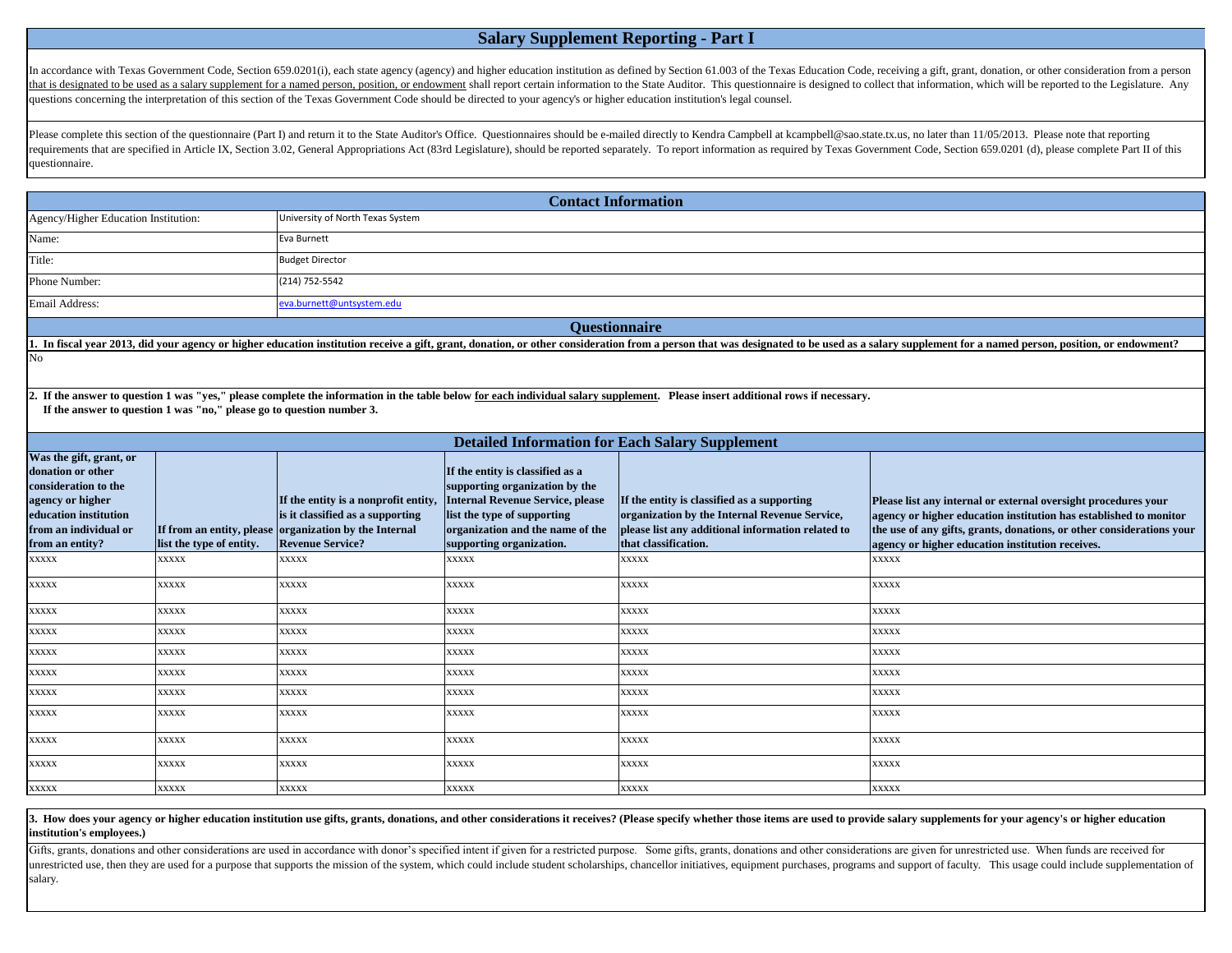|                                                                                                                                                                                | <b>Detailed Information for Each Salary Supplement</b>                                                          |                          |                                                                       |                                  |                                                   |  |
|--------------------------------------------------------------------------------------------------------------------------------------------------------------------------------|-----------------------------------------------------------------------------------------------------------------|--------------------------|-----------------------------------------------------------------------|----------------------------------|---------------------------------------------------|--|
|                                                                                                                                                                                | Was the gift, grant, or                                                                                         |                          |                                                                       |                                  |                                                   |  |
|                                                                                                                                                                                | donation or other                                                                                               |                          |                                                                       | If the entity is classified as a |                                                   |  |
|                                                                                                                                                                                | consideration to the                                                                                            |                          |                                                                       | supporting organization by the   |                                                   |  |
|                                                                                                                                                                                | agency or higher                                                                                                |                          | If the entity is a nonprofit entity, Internal Revenue Service, please |                                  | If the entity is classified as a supporting       |  |
|                                                                                                                                                                                | education institution                                                                                           |                          | is it classified as a supporting                                      | list the type of supporting      | organization by the Internal Revenue Service,     |  |
|                                                                                                                                                                                | from an individual or                                                                                           |                          | If from an entity, please organization by the Internal                | organization and the name of the | please list any additional information related to |  |
|                                                                                                                                                                                | from an entity?                                                                                                 | list the type of entity. | <b>Revenue Service?</b>                                               | supporting organization.         | that classification.                              |  |
| 4. If your agency or higher education institution has adopted conflict of interest provisions regarding the acceptance by the agency or higher education institution of a gift |                                                                                                                 |                          |                                                                       |                                  |                                                   |  |
|                                                                                                                                                                                | Localistica Provincia di calcio di cappo praggio della contra di controle di di Palazzato di Mbara Postola di M |                          |                                                                       |                                  |                                                   |  |

**Please list any internal or external oversight procedures your agency or higher education institution has established to monitor the use of any gifts, grants, donations, or other considerations your agency or higher education institution receives.**

t, grant, donation, or other consideration to be used as a salary

n/a

**supplement for an agency or higher education institution employee, please provide a hyperlink to the conflict of interest provisions.** 

UNT System Board of Regent Rules Chapter 05- Human Resources

http://untsystem.edu/pdfs/regents-rules/5.700%20Ethics%20FINAL.pdf

UNT System Ethics Policy

http://untsystem.edu/pdfs/policies-admin/03.700%20-%20Ethics%20and%20Standards%20of%20Conduct/03.701%20-%20Ethics%20policy.pdf

**Please include any additional comments in the box below. UNT System Ethics Policy**